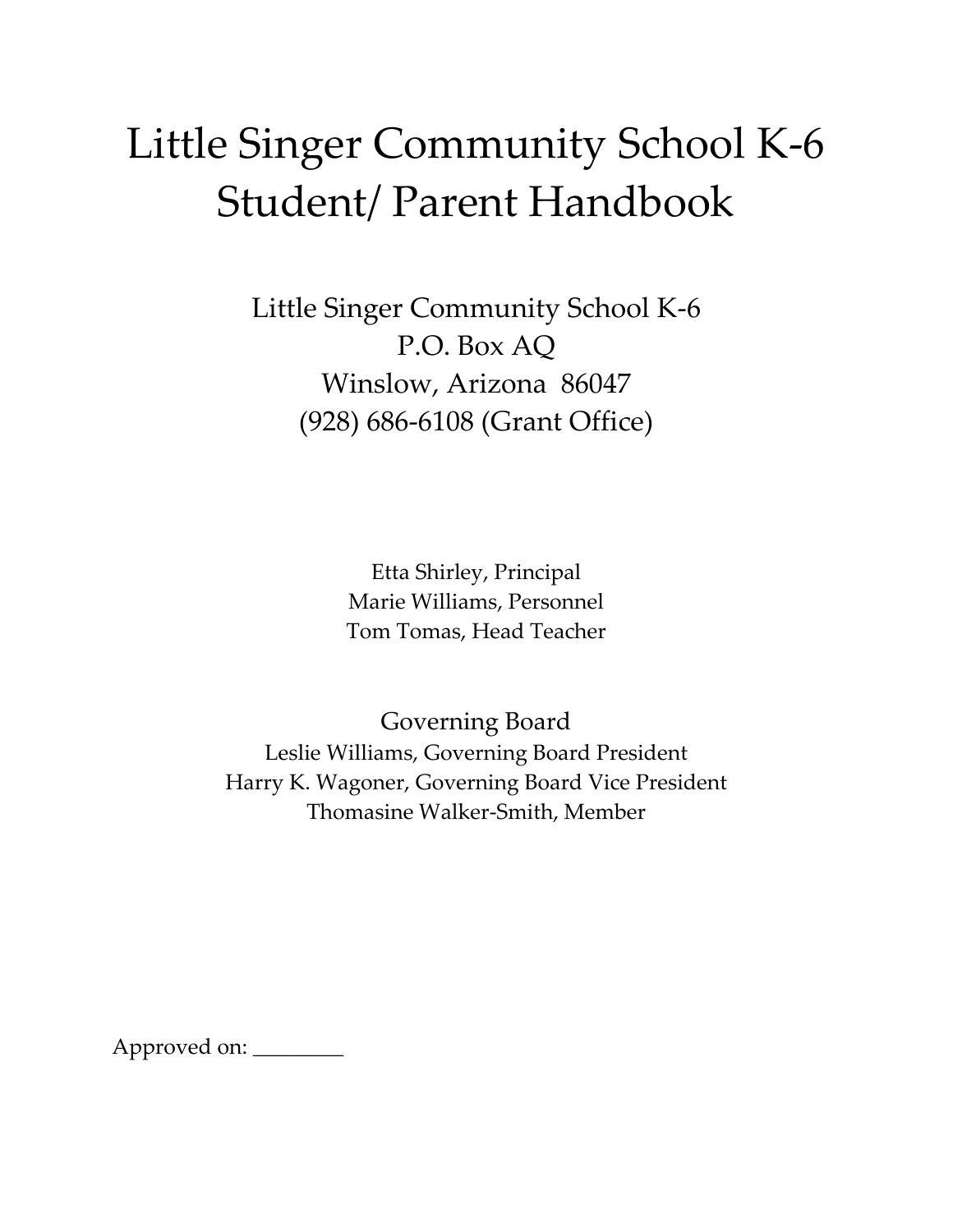## TABLE OF CONTENTS

Page

- **1. HANDBOOK COVER SHEET**
- **2**. **SY 2021-2022 HOLIDAYS AND BREAKS**
- **3. TABLE OF CONTENTS**
- **4. TABLE OF CONTENTS**
- **5. TABLE OF CONTENTS**
- **6. MISSION VISION AND PHILOSOPHY**
- **7. ATTENDANCE POLICY** Regular Class Schedule School Entry Requirements
- **8. Tardy Policies** Teacher Responsibility Absences Policies CHECKING STUDENTS OUT OF SCHOOL Making up assignments
- **9. Excessive absences** COMMUNICABLE/ INFECTIOUS DISEASES

## **10. Head Lice**

Immunization Withdrawal From School PARTICIPATION IN PHYSICAL EDUCATION AND OTHER CLASSES DURING ILLNESS OR INJURY Academics

## **11. Honor Roll**

- Gifted Program Homework Policy Report Card STUDENT EVALUATION
- **12. Extracurricular Activities** NAJHL Activities Athletic Eligibility and Conduct Code

## **13. TERMINATION OF AN ACTIVITY**

Supervision between end of School Day and Practice Attendance, Health and Safety Policy

#### **13. SEASON OF SPORT** Athletic Training and Conduct

### **14. SUMMER ATHLETE RULES AND RESPONSIBILITIES** Rules for Non-Athletes

#### **15. Hazing TRAVEL**

- **16. Field Trips** Bus Riding Policy Regulations
- **17. BUS SAFETY PROGRAM – ARRIVING A PICK-UP POINT** Crossing the road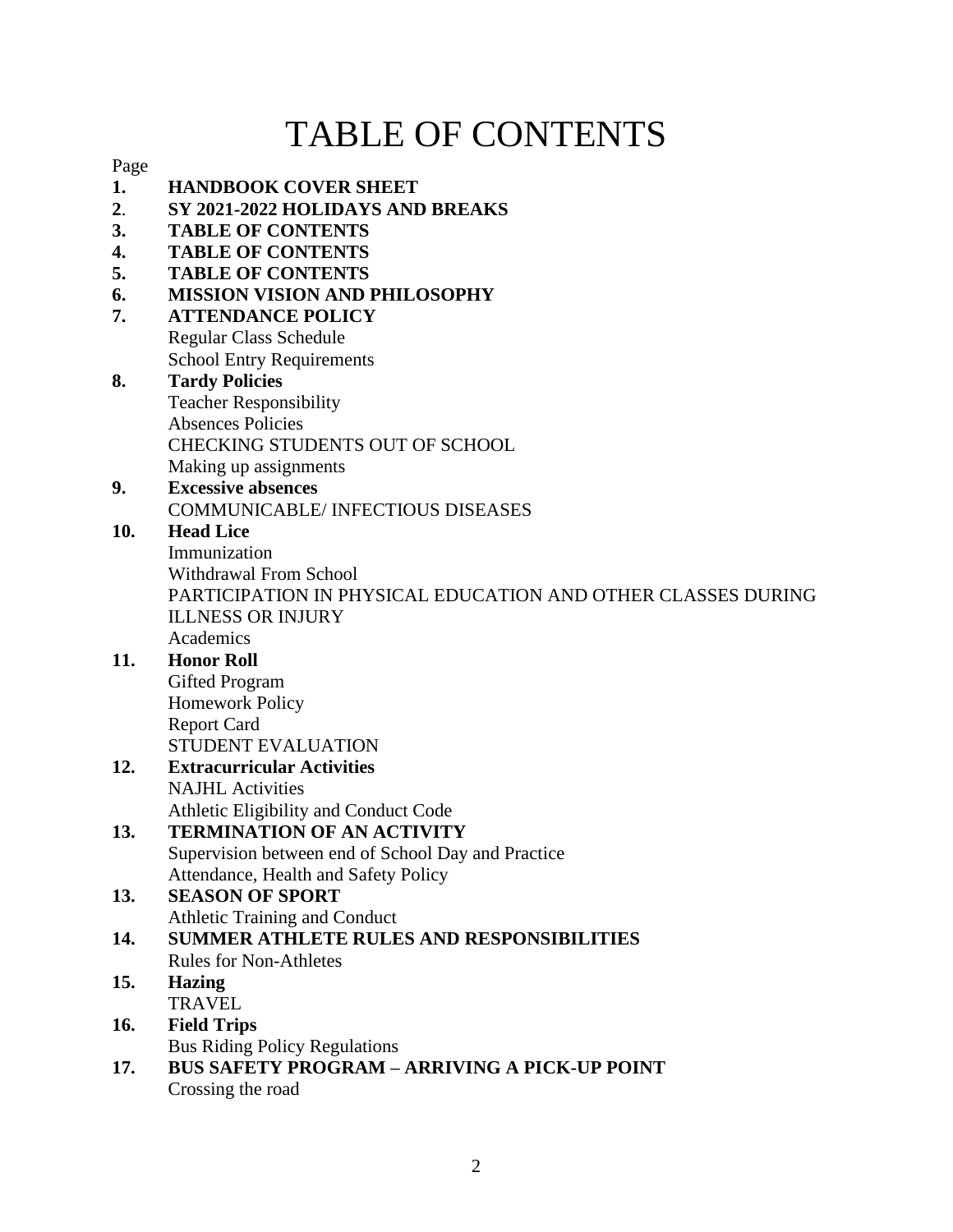Accident or other Emergency Procedures Followed Upon Student Misbehavior on School Bus Bus Safety Program General Information RIGHTS OF ACCESS TO EDUCATIONAL RECORDS Directory Information **18. School Search and School Property** Cars and Parking Lot **18. USE OF DRUG SNIFFING DOGS** Care of school property by students Valuables at School **19. Sexual Harassment** MEDICATION AT SCHOOL Media Center Student Dress Code **20. General** Top (shirts, Blouse, Dress Up) **Shoes** PANTS AND BOTTOMS Headwear Sunglasses Miscellaneous **21. Consequences** MEDICAL / HEALTH NEEDS Public concerns and complaints Support Groups **22.** Health / Accident Insurance School Textbooks Counseling Services Student Visitors DISCIPLINE GUIDELINES Conduct on School Campus **23. Loitering on School Campus** DISRUPTIVE CONDUCT Interference with Discipline and Administrative Proceedings **24. Dishonesty / Cheating / Forgery** Attempting to Engage in Misconduct or Assisting Others in Misconduct Defamation MISUSE OF COMPUTERS OR INTERNET RESOURCES Fighting Tobacco **25. Gang Involvement** Weapons/Dangerous Items and Endangering the Health and Safety of Others Devices that may Cause Disruption Food and Beverage in Class

VANDALISM AND PROPERTY DAMAGE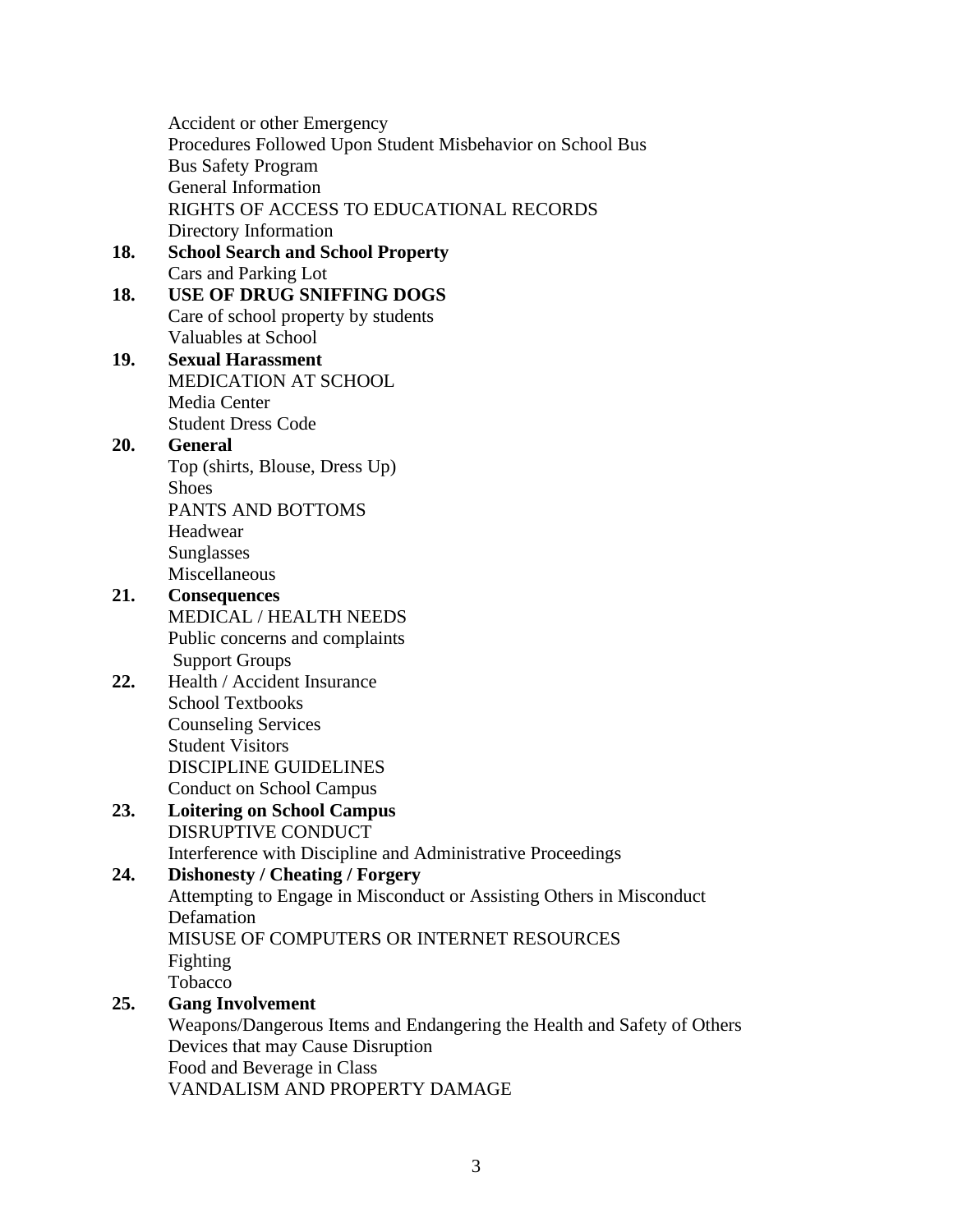Gambling Threats/Threatening Behavior

|     | THE CAUSE THE CALCULING DUTIES TOT                                                     |
|-----|----------------------------------------------------------------------------------------|
| 26. | <b>Unauthorized Entry or Access</b>                                                    |
|     | <b>Sexual Conduct</b>                                                                  |
|     | Offenses and Consequences Guide                                                        |
|     | <b>TRUANCY</b>                                                                         |
|     | Fighting                                                                               |
| 27. | <b>Assault on Student (Police Referral)</b>                                            |
|     | <b>Assault on Staff Members (Police Referral)</b>                                      |
|     | Intimidation / Bullying / Harassment of Students                                       |
|     | <b>VERBAL ABUSE / HARASSMENT OF STAFF</b>                                              |
|     | Disrupting the educational process (Uncooperative, disruptive, unprepared, dress code, |
|     | etc)                                                                                   |
|     | Use of Possession of Tobacco Products                                                  |
|     | Use/Possession/Under the Influence of Drugs/Alcohol (Police Notification for each      |
|     | Occurrences)                                                                           |
|     | Sale or Intent to Sell Drugs (Police Referral)                                         |
| 28. | <b>Illegal Items/Weapons (Possible Police Referral)</b>                                |
|     | Gang Involvement (Police Notification) (SECTION XIII 13.8)                             |
|     | <b>Insubordination/Refusal to Follow School Rules</b>                                  |
|     | Profanity / Obscene Language / or Graphics                                             |
|     | FALSE FIRE ALARM OR BOMB THREAT (Violation of State Law ARS 13-2907)                   |
|     | (Charges files and police notification)                                                |
|     | Public Nuisance / Malicious mischief / Littering                                       |
|     | <b>Explanation of Discipline Terms</b>                                                 |
|     | Prohibition of Being on Campus When Suspended or Expelled                              |
| 29. | <b>Removal of Students from School Sponsored Activities</b>                            |
|     | FOR PURPOSE OF THIS POLICY, ACTIVITY IS DEFINED AS:                                    |
|     | <b>Non Discrimination</b>                                                              |
| 30. | <b>Principal Contact</b>                                                               |
| 31. | SY 2021-2022 SCHOOL CALENDAR                                                           |
| 32. | <b>New Pandemic Plan</b>                                                               |

**33. SY 2021-2022 ACKNOWLEDGE RECEIPT**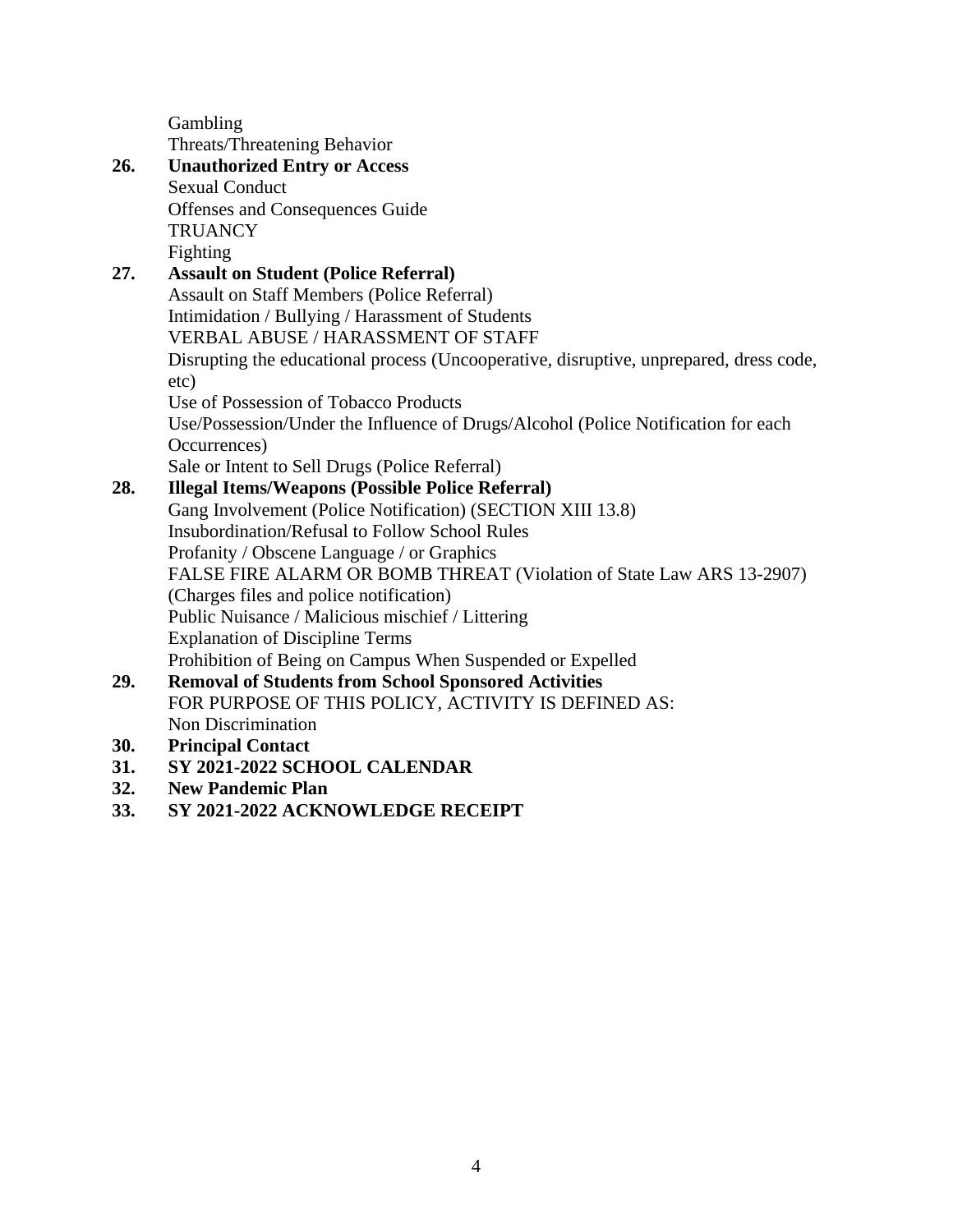## Little Singer Community School

## MISSION STATEMENT **"Hoghan Haz'aa'gi Ke' Binikaa' Gone' O'lta' Bee Hool Dzil"** (Making Education Strong Through Kinship and Home)

## VISION STATEMENT

"Empowering our community through family-based education."

## SCHOOL PHILOSOPHY

**Little Singer Community School** prepares students to develop a positive self-image and have better opportunities in life by instilling leadership qualities in them. The Bilingual/Bicultural life-long learning program builds students' character to walk with confidence in the Dine and non-Indian society, through the Dine' concepts of Nitsahakees (Thinking), Na'hat'aah (Planning), Iina' (Life) and Sih hasin (Hope).

The educational program offers the opportunity for students to learn the basic and critical thinking skills and knowledge about democracy and freedom. Parents, staff, Elders and members of the community will model and promote wisdom and tradition of the Dine Culture and Language.

The community members today support the idea of the Dine elders that all children belong at home and the family is the basis for all education. All members of families in our community have a right to an education that will help them reach their goals in life.

**Little Singer Community School** believes that it is necessary to have the support and involvement from parents, the school board, the administration and the staff to be effectively creative in the education of our students. The school believes in providing a safe and secure environment where all staff work, communicate and plan together for the benefit of the students.

*With prior approval parent involvement is strongly encouraged; this would include classroom observations and volunteering.*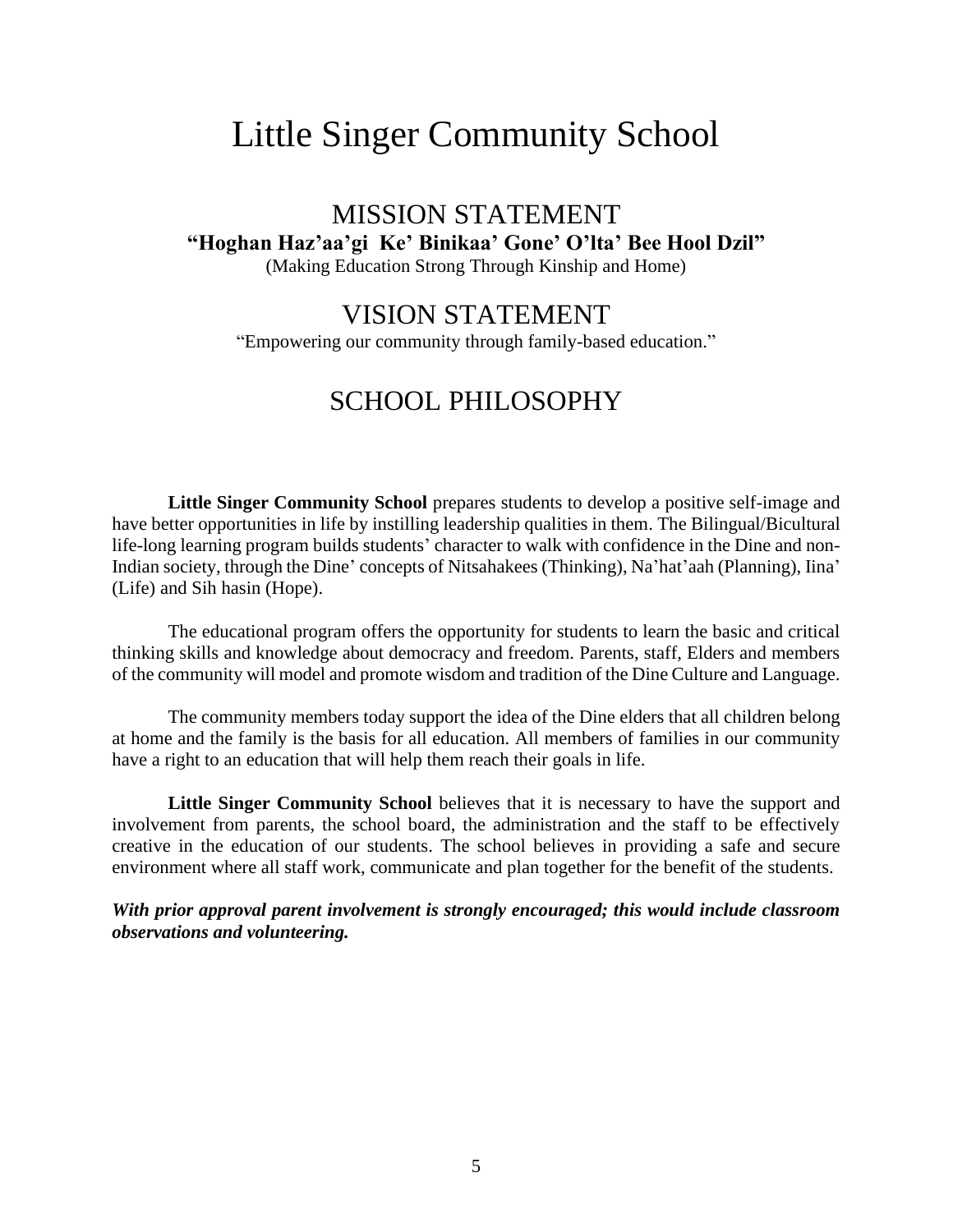### **ATTENDANCE POLICIES**

#### **Regular class schedule**

Zoom instruction starts at 8:00 a.m.

 $FACE - 6<sup>th</sup>$  grade class schedule will be attached to the handbook for your information It is very important for your child to be ready to learn, therefore help your child collect all needed materials prior to instruction time. To zoom in late, causes disruption for other students and it gets hard to catch up.

During pandemic period, the school will go through four phases of returning back to school. To stay aligned with Navajo Nation, Arizona state and CDC, LSCS may operate on a schedule slightly different. Your child will be given advance notice of such changes in schedule.

If school is closed due to an emergency or inclement weather KAFF radio 92.9 FM will keep the community informed of school schedule changes due to emergencies or inclement weather. KINO 12.30 AM and KTNN radio 660 AM will also be a place to get information.

## **SCHOOL ENTRY REQUIREMENTS**

- 1. SY 2021-2022 school entry requirement: The Child has to be 5 years old or turning 5 by September 30, 2021.
- 2. A student entering with a pending expulsion from prior school will be determined by Leadership Team. (10 days grace period will be applied). This applies to a student with extensive behavior reports from previous school.
- 3. First and Second Quarters will definitely be online instructions for all students. Phases will be aligned with state of Arizona and Navajo Nation virus percentage rate.
	- a. Alternative online and offline instructional schedule will be set in place for SY 21-22. Wednesdays will be used for one on one with students who need extra help and in the afternoon there will be professional development for teaching staff.
	- b. Due to coronavirus pandemic, student/parent handbook will go through changes to reflect safety.
- 4. COVID 19 virus made changes to SY 2021-2022:
	- a. Upon return back to school, your child's temperature will be taken daily, if there is an elevated temp. he/she will not be allowed to get on the bus.
	- b. If your child is not feeling well or has a cough, you need to keep him/her at home.
	- c. Your child has to wear a face mask on the bus and at school all day.
	- d. Social distancing will be practiced on the bus and at school all day.
	- e. Hand washing techniques will be practiced for your child's safety.

### **TARDY POLICIES**

Philosophy: Punctuality is a valuable asset. Tardiness is disruptive in the educational setting both to the students and to others. If left with no consequences, tardiness can become an undesirable habit in the students' development.

Definition of Tardy: A student will be marked tardy when not in an area designated by the teacher when class starts. Starting zoom on time is very important, classes start at 8:00 a.m.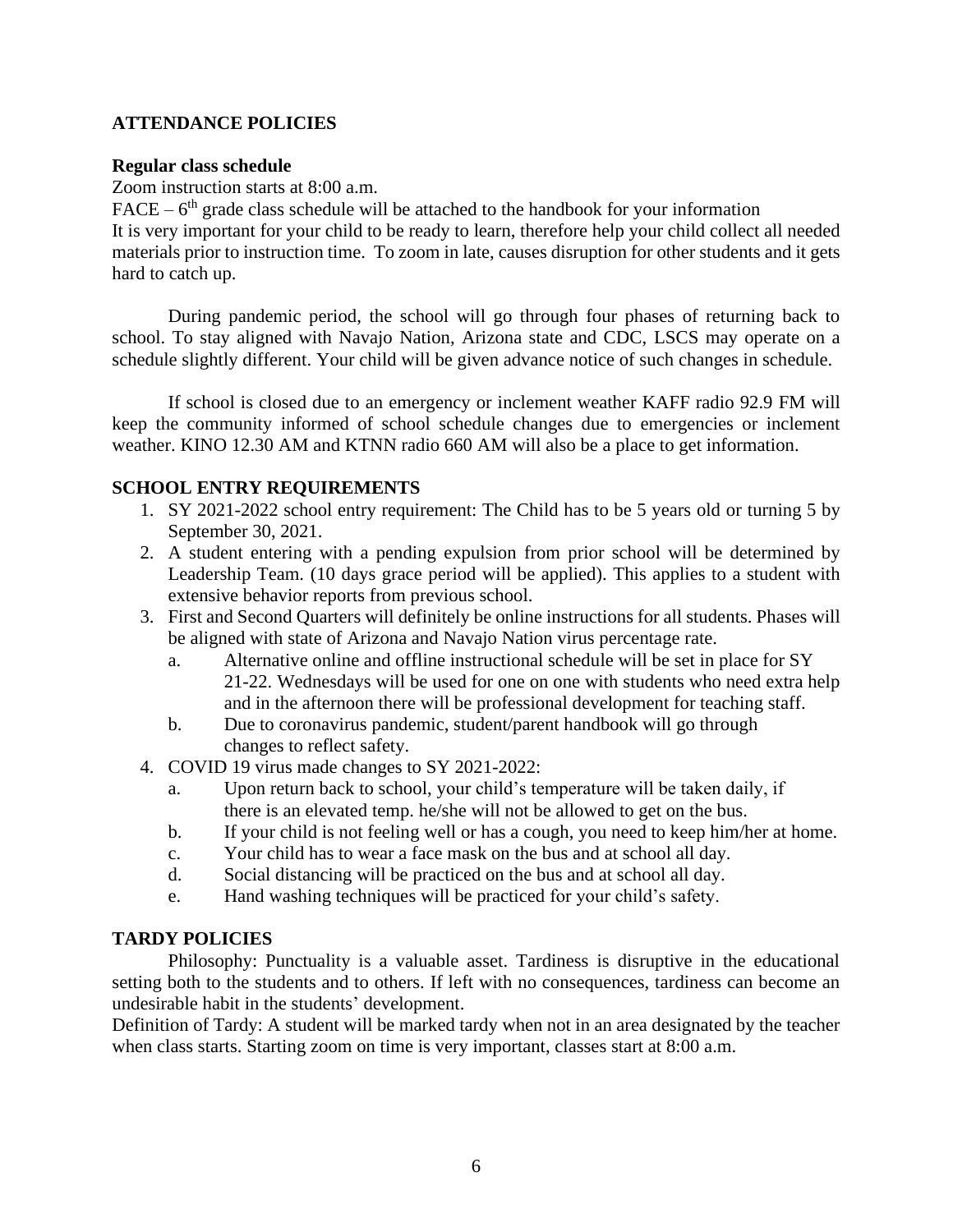## **TEACHER RESPONSIBILITY**

1. Each teacher will prepare a written policy outlining the consequences for tardiness in his/her respective class. The principal must approve the policy and the office will retain a copy. When the students return back to full time in class, this will apply.

## **ABSENCES POLICIES**

- 1. State law mandates that the school record the reasons for all student absences. Therefore, when a student is absent, it will be necessary for the parent to call the school on or before the day of the absence in order to advise the school as to the reason for the absence. When it is impossible to call the school on the day of the absence, the school needs to be notified on the morning the student returns prior to his/her first class.
- 2. When a parent does not have access to a phone, either at home or at work, a note will be accepted for verification purposes.
- 3. The school requires a medical note or a letter from a hospital or clinic, when the student misses school due to illness or medical appointment.
- 4. **Absences accumulating to three days will require parent notification. The accumulation of five days of absence for students will require a call to BIE SCAN (Suspected Child Abuse/Neglect)** This will apply to when the students return back to in class status.

## **MAKING UP WORK ASSIGNMENTS**

Work missed during an absence may be made up at a rate of one day allowed for make-up for each full day of absence. (Exception –chronic health condition). Special arrangements can be met through 504.

Parents are encouraged to contact the school registrar at (928) 686-6108 when an extended absence is anticipated. The principal will solicit assignments from the teachers and coordinate efforts to facilitate communication between the student and teachers.

### **EXCESSIVE ABSENCES**

- 1. When a student misses a total of three (3) absences, the school will notify the student's parent by phone.
- 2. When a student misses a total of five (5) consecutive absences, the school will notify BIE SCAN for neglect.
- 3. The student and his/her parent or guardian may initiate an appeal to restore the retention process. There will be an appeal process, the student and or parent have five (5) school days (starting on Monday each week) in which to initiate an appeal with the Principal. Exceptions to this deadline will not be permitted. Once the student and/or parent has appeared before the appeals board, the appeal may be granted providing that evidence is presented to show unusual circumstances which would necessitate the accumulation of more than ten (10) absences. If an appeal is successful,

a student may subsequently be absent for one of the following reasons ONLY:

- a. Chronic medical condition verified by a doctor.
- b. Bereavement in the immediate family.
- c. Emergencies deemed acceptable by the administration.
- 4. When a student reaches a total of five (5) consecutive absences during a semester, the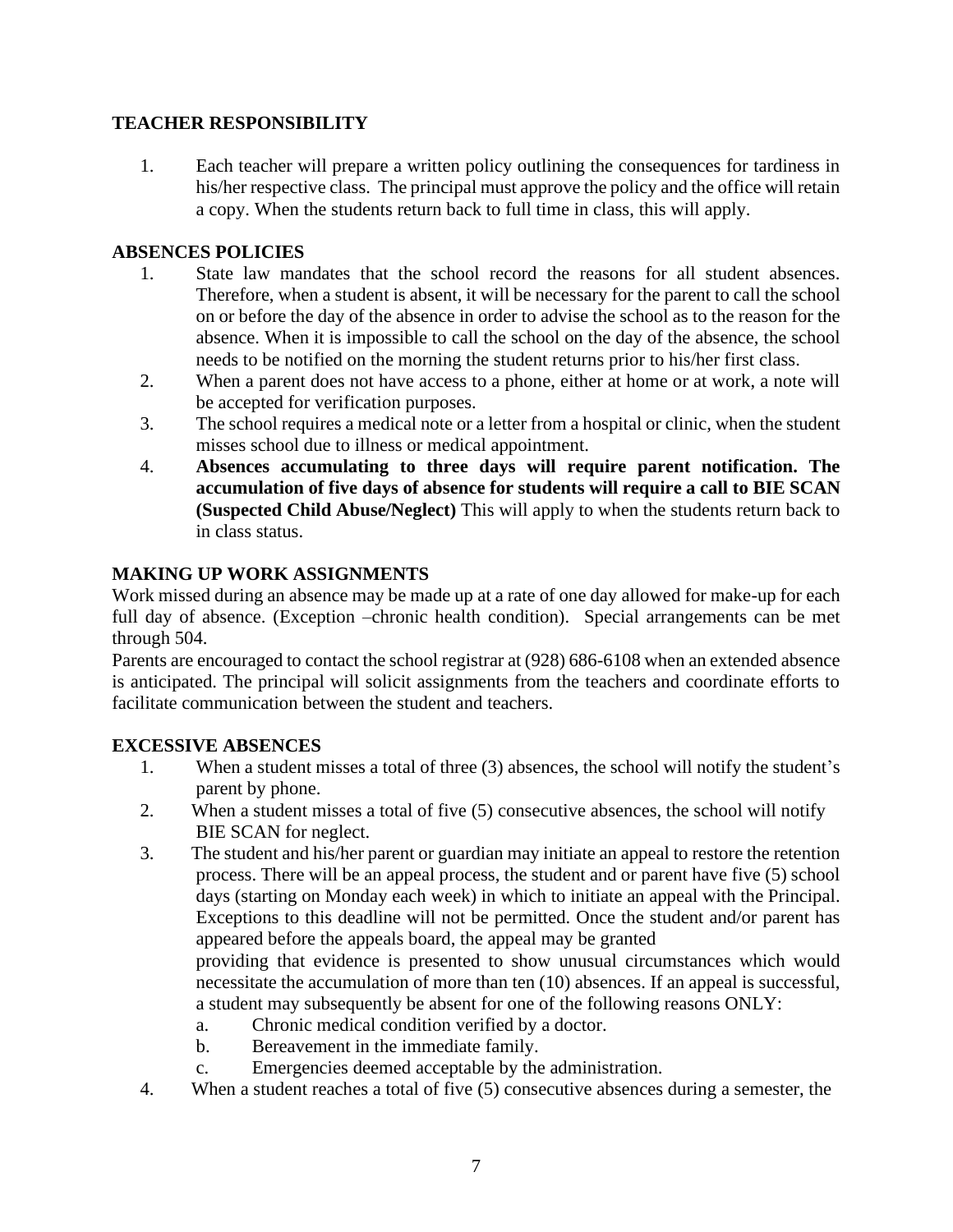student's parents will be called in for conference regarding retention.

- 5. The principal is the ultimate authority concerning retention, with proper documentations.
- 6. Governing Board policy provides for students to be dropped from class enrollment, if he/she has 10 days of absences, in a semester. This accumulation of absences will count all excused and unexcused absences. The only exception to this policy will be when the administration decides there is adequate evidence to indicate an unusual circumstance necessitating an accumulation of more than ten (10) absences.
- 7. There are additional requirements for participation in athletics.
- 8. Excessive absences will affect end of the school year trip; students with more than 15 days absences with unexcused slips will not be eligible for the trip.
- 9. Student(s) who transfer after **October 12, 2021** will not be eligible for end of the year trip. This activity is based on how COVID19 recovery is nation wide.

#### **COMMUNICABLE / INFECTIOUS DISEASES**

Any student with or recovering from a communicable disease will not be permitted in school until the period of contagion is passed or until a physician recommends a return in accordance with ARS 36-629 and ARS 36-629.01, appropriate regulations of the State Department of Health Services, and politics of the County Health Department.

Parents shall be required to provide a history of the communicable diseases for each student, and such records will be kept and maintained by the School.

A student suffering from a communicable disease shall be excluded from school to protect the student's own welfare and also to protect other students from illness. Early recognition of a communicable disease is a prime importance. The administrator shall make the final decision for exclusion and readmission.

#### **Lice Infestation (Yaa')**

Students with lice shall be excluded from school until treatment specific for lice has been initiated and the student is symptom free.

#### **IMMUNIZATION**

Subject to exemption is provided by law, immunization for each of the following is required for attendance at **Little Singer Community School K-6:**

- a. Diphtheria
- b. Tetanus
- c. Pertussis
- d. Poliomyelitis
- e. Rubeola (measles)
- f. Mumps
- g. Rubella (German Measles)
- h. Hepatitis B
- i. Haemophilus Influenza B (Hib)

#### **WITHDRAWAL FROM SCHOOL**

Before your child withdraws from school, state law requires a withdrawal form that must be signed by the parent or guardian and the school principal. Before a withdrawal is complete, the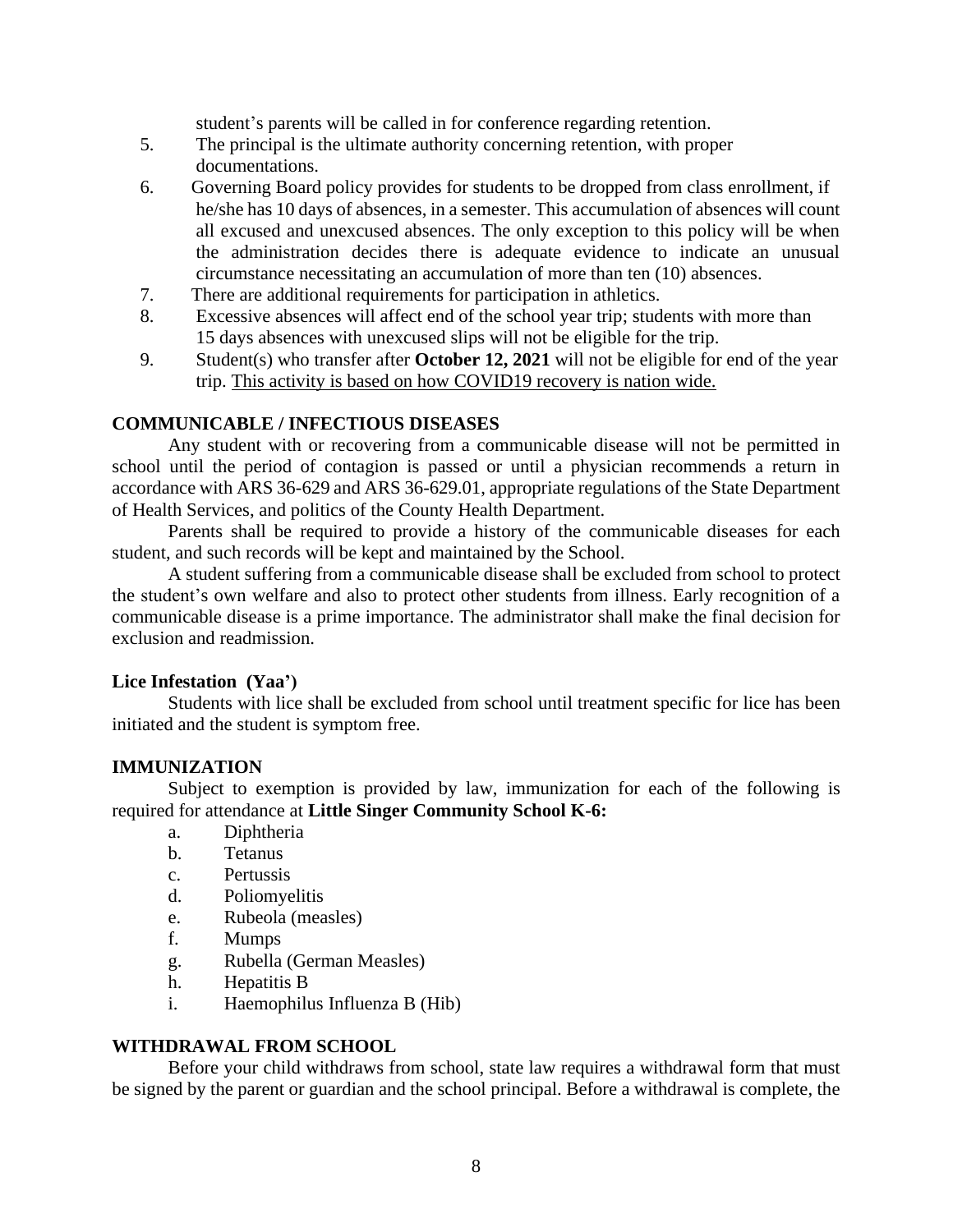student must be cleared by the teacher, for library books, athletic uniforms, and other school equipment(s) are returned. A hold will be placed on all grades until all accounts are settled. A withdrawal grade is a grade to date of leaving and except at the end of a quarter. The school being attended at the time a semester's work is completed, grants grades. For this reason, it is important whenever possible to transfer from one school to another between semesters. For example, if a student leaves **Little Singer Community School K-6** in the 14th week of a quarter and arrives at a new school after the end of their semester, neither school will be able to grant grades for that semester and the entire quarter work may be lost.

#### **PARTICIPATION IN PHYSICAL EDUCATION AND OTHER CLASSES DURING ILLNESS OR INJURY**

Your child will be expected to participate at all times. Not dressing for PE is unexcused. If your child is too sick or has an injury, a note from the parent or teacher will be accepted for the first day. After the first day a note from a doctor must be provided to the Principal's office or the student will begin the process of losing grades. The principal will share information with the PE teacher and other teachers as needed. Alternative assignments will be provided until a doctor's statement of release is received by the principal.

#### **ACADEMICS**

**Little Singer Community School K-6** welcomes parent involvement in developing homework, attendance and discipline rules. Concerns about any of the above should be addressed to the principal who will report back to the administration with recommendations.

Parents may learn about a particular course of study, review learning materials or make objections to learning activities or learning materials in accordance with Board Policy

#### **HONOR ROLL**

Honor Roll is computed for each grading period and for each semester.

#### **GIFTED PROGRAM**

The State of Arizona requires that all districts "….shall provide to gifted pupils special education commensurate with their academic abilities and potentials." And that they must provide for routine screening for gifted pupils using one or more tests.

The gifted program is designed to provide challenge to supplement instruction and to enhance the curriculum. The program will emphasizes history, culture, arts, music, communication, expression, critical thinking and problem solving skills.

**Little Singer Community School K-6** participates in gifted education through activities in its accelerated programs and classes.

#### **HOMEWORK POLICY**

Given the different learning rates and styles of our students we believe that homework is a vital and necessary part of your child's education. Teachers will frequently assign homework. You are encouraged to check your child's homework and give them assistance and encouragement where possible. It is important that your child turn in homework assignments when they are due.

#### **REPORT CARD**

Report cards will be distributed to students to be taken home to parents at the end of each grading period. The grade for the semester will be determined by one of two ways: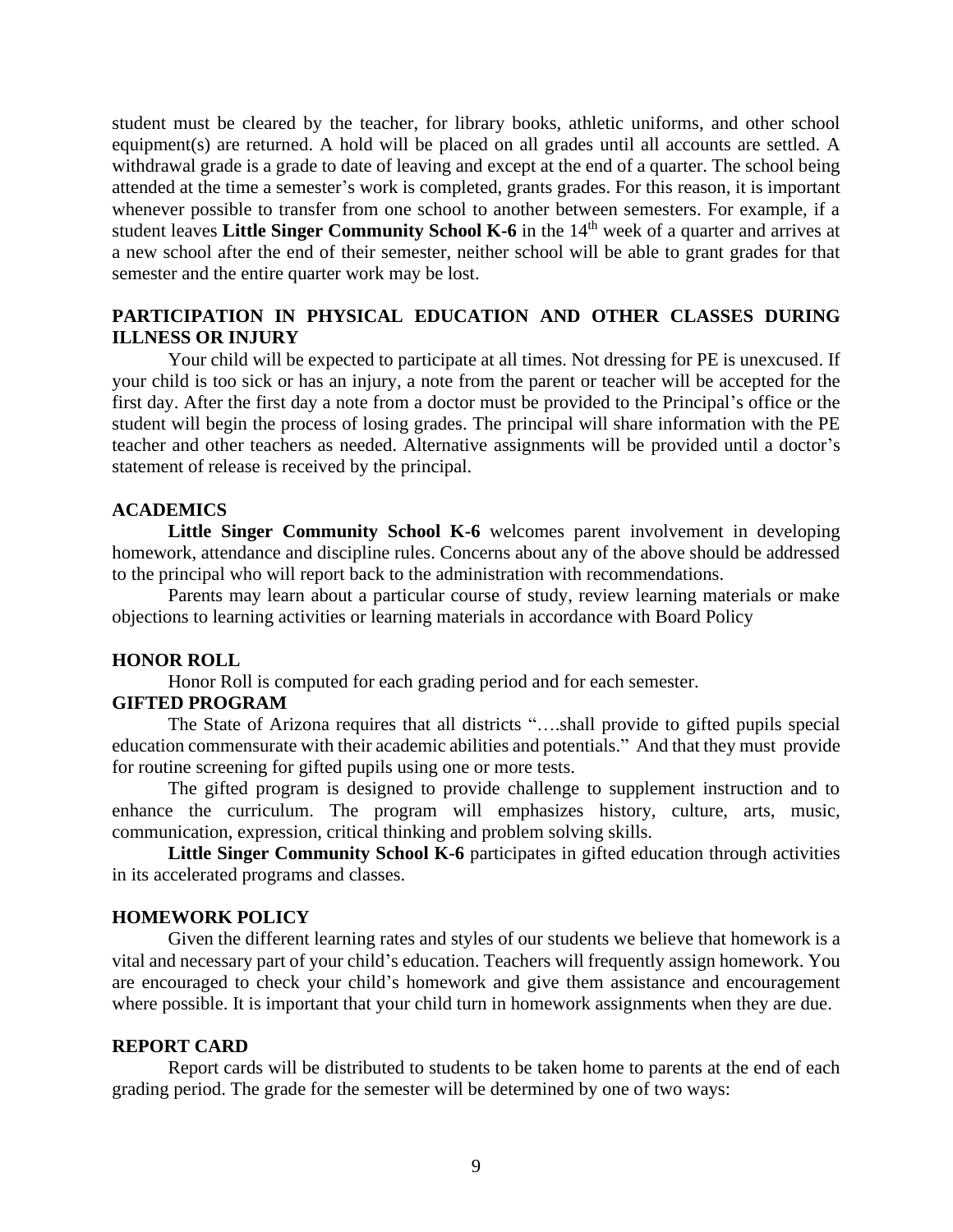- 1. It will be an average of the two grading periods comprising that semester and any other semester requirements determined by the individual teacher or,
- 2. For teachers grading on a point system, it will be determined as a percentage of the total points possible during the semester.

Students and parents should be aware that, under a points system, it is entirely possible for a B, F, and C for nine weeks grades to add up to an F for a semester. The student's GPA is determined by the semester grade since these are the only grades that become part of the student's performance record.

#### **STUDENT EVALUATION**

Little Singer Community School teachers utilize the following symbols for grading in grades 4-6 :

|   | $=$                      | Outstanding          | 4.0 grade point   |
|---|--------------------------|----------------------|-------------------|
| В |                          | Above Average        | 3.0 grade point   |
| C | $=$                      | Average              | 2.0 grade point   |
| D | $=$                      | <b>Below Average</b> | 1.0 grade point   |
| F | $\overline{\phantom{0}}$ | Failing              | $0.0$ grade point |
|   |                          | Incomplete           |                   |

Little Singer Community School teachers utilize the following symbols for grading in grades K-3 :

| E            | $=$ | Excellent         |
|--------------|-----|-------------------|
| <sub>S</sub> | $=$ | Satisfactory      |
| N            | $=$ | Needs Improvement |
|              | $=$ | Incomplete        |

#### **EXTRACURRICULAR ACTIVITIES**

The school encourages the participation of all students in extracurricular activities. The extracurricular activities shall provide opportunities for your child to grow in character and ability and shall provide them with memories they shall cherish for a lifetime. In addition, students involved in a positive extracurricular activity will generally have better grades and fewer discipline problems in and out of school.

The school suggest that as parent/guardian you encourage child's involvement in some of the wide variety of activities we offer at school.

### **I. Athletic Eligibility and Conduct Code**

**Little Singer Community School** (Grades K-6th). **During Coronavirus Pandemic, there will be NO sports offered at the school.**

- Students are eligibile in a sport that he/she signs up for.
- Academic eligibility of a student relative to participation in extracurricular activities as defined in Governing Board policy, is as follows:
	- $\circ$  Submit eligibility list to the coach one (1) week in advance, not the week of or the day of the game.
- 1. Students participating in any sport has to be a full time student.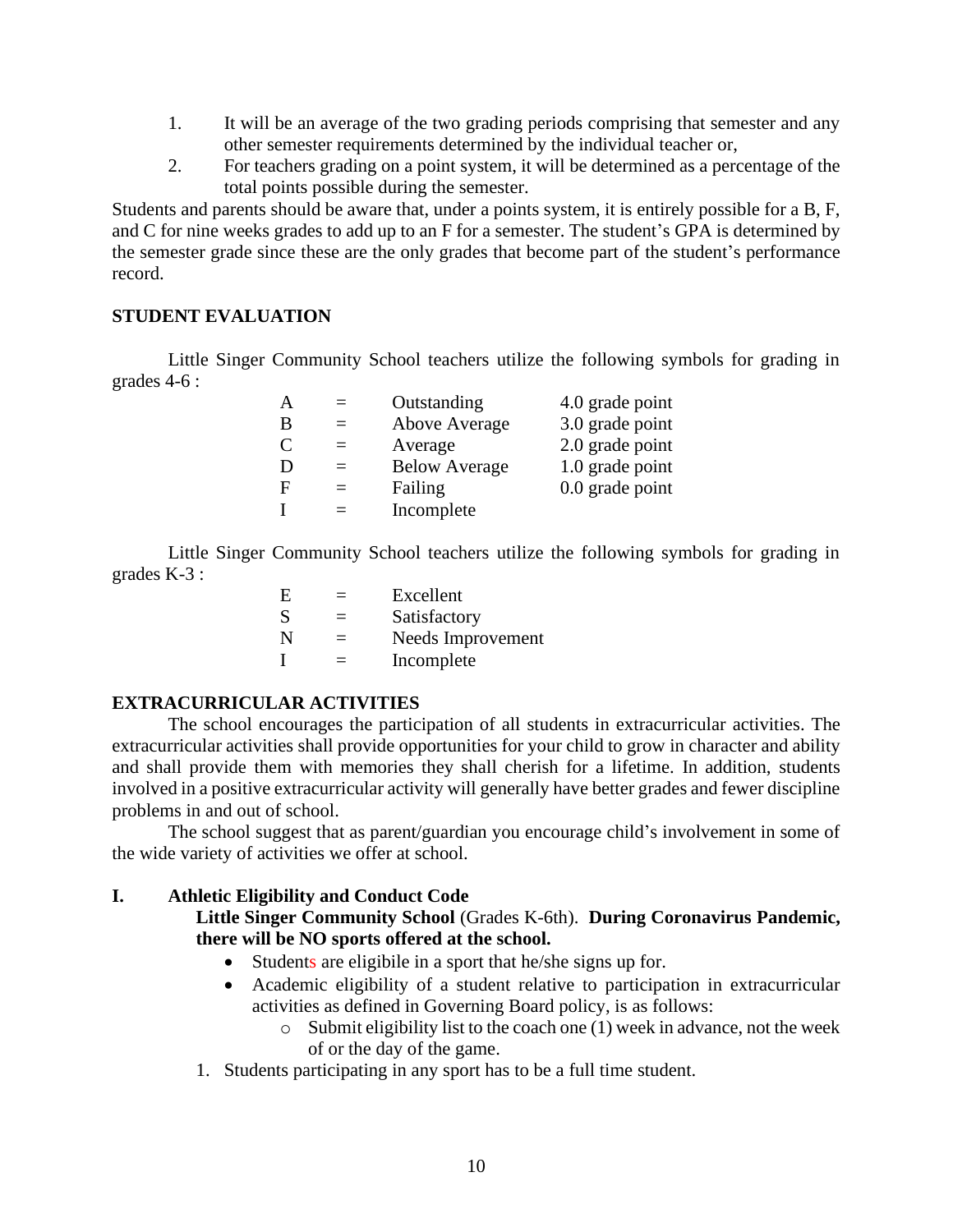- 2. Whenever a student becomes ineligible, he/she will not play until a subsequent grade check is performed and the student meets the eligibility requirements. He/she shall not be allowed to participate or suit-up, in any extracurricular activity, except in order to maintain fitness, conditioning, etc., as appropriate to the activity and he/she shall continue in practice sessions.
- 3. By 1:00 p.m. on Friday of each school week, teachers must submit lists of their students who are involved in extracurricular activities to the Recreation Coordinator. The list shall include the names of their students who are ineligible or who, in the opinion of the teacher, are pending ineligible. Athletes and support forces will be judged on a weekly basis corresponding to the sport in season. Additional lists will be required at various times on a weekly basis according to the schedule of interscholastic competitions (i.e. chess, speech).
- 4. The parent of the students who are declared ineligible or pending ineligible will be informed on the following Monday. The student shall sign a copy of the form to acknowledge receipt of notification. If a student is absent on Monday, the parent notification will be considered sufficient.
- 5. Students will be offered remedial help by using such resources as the tutorial programs and the study sessions offered by coaches, teachers and peer helpers.
- 6. After the completion of the fourth week of the semester, any student withdrawing from a class will do so with a "W/F" for that class. Any student receiving W/F grade for the semester will be ineligible for the following eligibility period (1 week). Where semester grades do not affect eligibility as determined by the Governing Board, neither will a "W/F".
- 7. Due to liability reasons any athletic events or weekend tournaments not associated with Little Singer Community School will be subject to Board approval.
- **8. LSCS weekly homework rubric guidelines will be used to determine eligibility, which includes a responsibility of academic standing with a parental and student signature. Eligibility is determined by work completion of 80% or better.**

## **II. TERMINATION OF AN ACTIVITY**

Students who quit an activity or are removed by a coach or sponsor for any disciplinary reason must get the consent of the coaches/sponsors and the principal or activities coordinator before they can participate in any other activity during the season. This regulation does not apply to a student who quits a team or activity before the first game or competition.

## **III. SUPERVISION BETWEEN END OF SCHOOL DAY AND PRACTICE**

**Little Singer Community School K-6** will continue to supervise students during the time the optional extracurricular activity the student participates in begins.

Parents of students out for extracurricular activities will be required to sign a waiver of liability acknowledging this.

All participants must submit a completed AIA Sports Physical Form, prior to joining the team.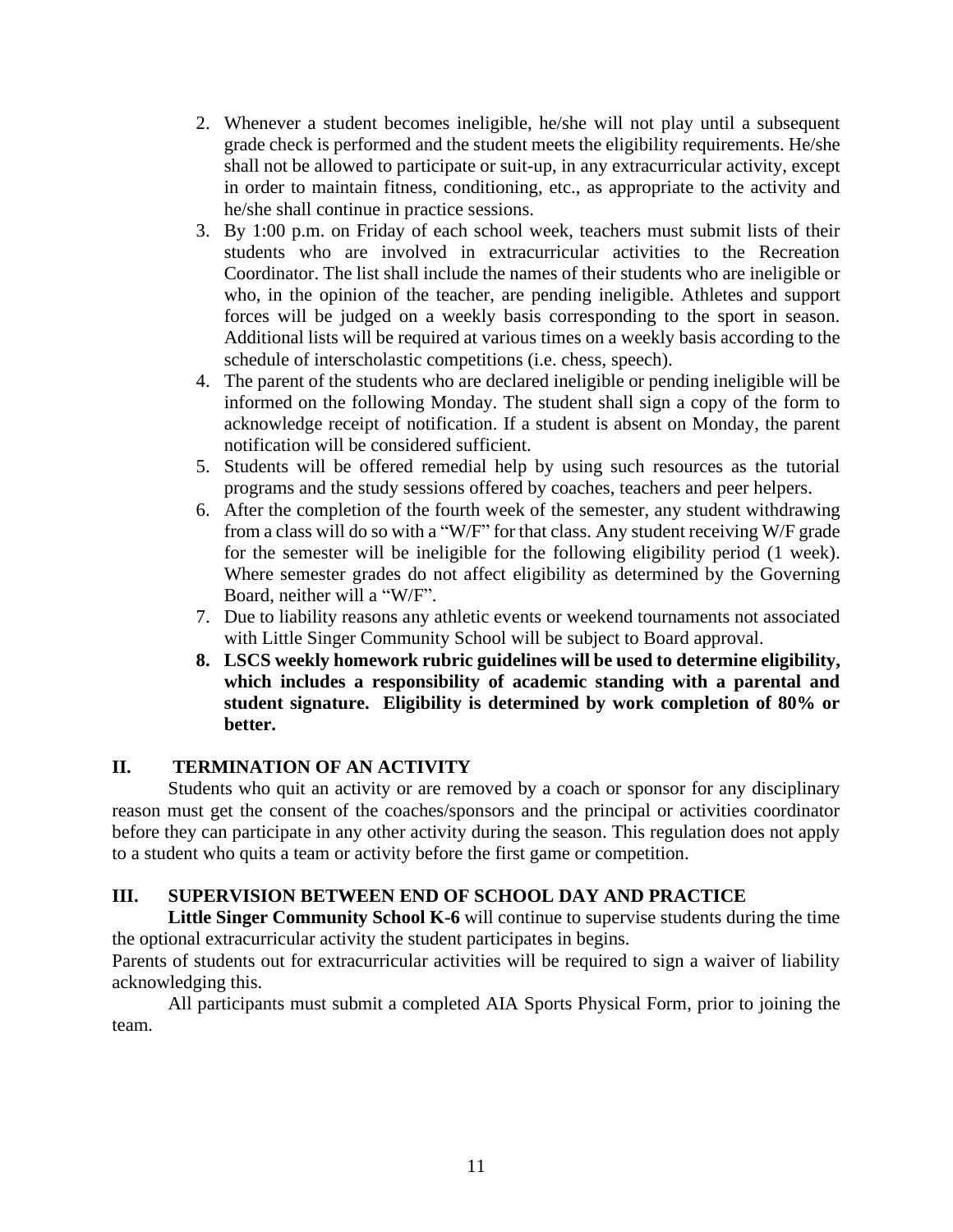#### **IV. ATTENDANCE, HEALTH AND SAFETY POLICY:**

- **V. SEASON OF SPORT - NONE for SY 2021-2022 (Currently we have not rescheduled sports, due to covid)**
- **VI. ATHLETIC TRAINING & CONDUCT (When students return to in class sessionthis section of sports will be updated)**
- **IX. TRAVEL (When students return to in class session- this section of sports will be updated)**

**BUS RIDING POLICY REGULATIONS (When students return to in class session- this section of sports will be updated)**

#### **BUS SAFETY PROGRAM ARRIVING AT PICK-UP POINT:**

#### **CROSSING THE ROAD: ACCIDENT OR OTHER EMERGENCY:**

#### **PROCEDURES FOLLOWED UPON STUDENT MISBEHAVIOR ON SCHOOL BUS:**

#### **BUS SAFETY PROGRAM:**

#### **GENERAL INFORMATION**

School Mascot: Colts School Colors: Turquoise and Gold

### **RIGHTS OF ACCESS TO EDUCATIONAL RECORDS**

Parents have the rights to:

- Inspect and review the student's educational record.
- Exercise limited control over other people's access to the student's educational record.
- Seek to correct the student's educational record, in a hearing if necessary.
- Report violations of the Family Educational Rights and Privacy Act (FERPA) to the U.S. Department of Education.
- Be informed about FERPA rights.

### **DIRECTORY INFORMATION**

Unless written notice is received from the parents/guardian, the following types of personal information about the student will be designated as directory information and will be made available without prior written consent.

- The student's name and parents' names
- The student's address.
- The student's class designation.
- The student's extracurricular participation.
- The student's achievement awards or honors.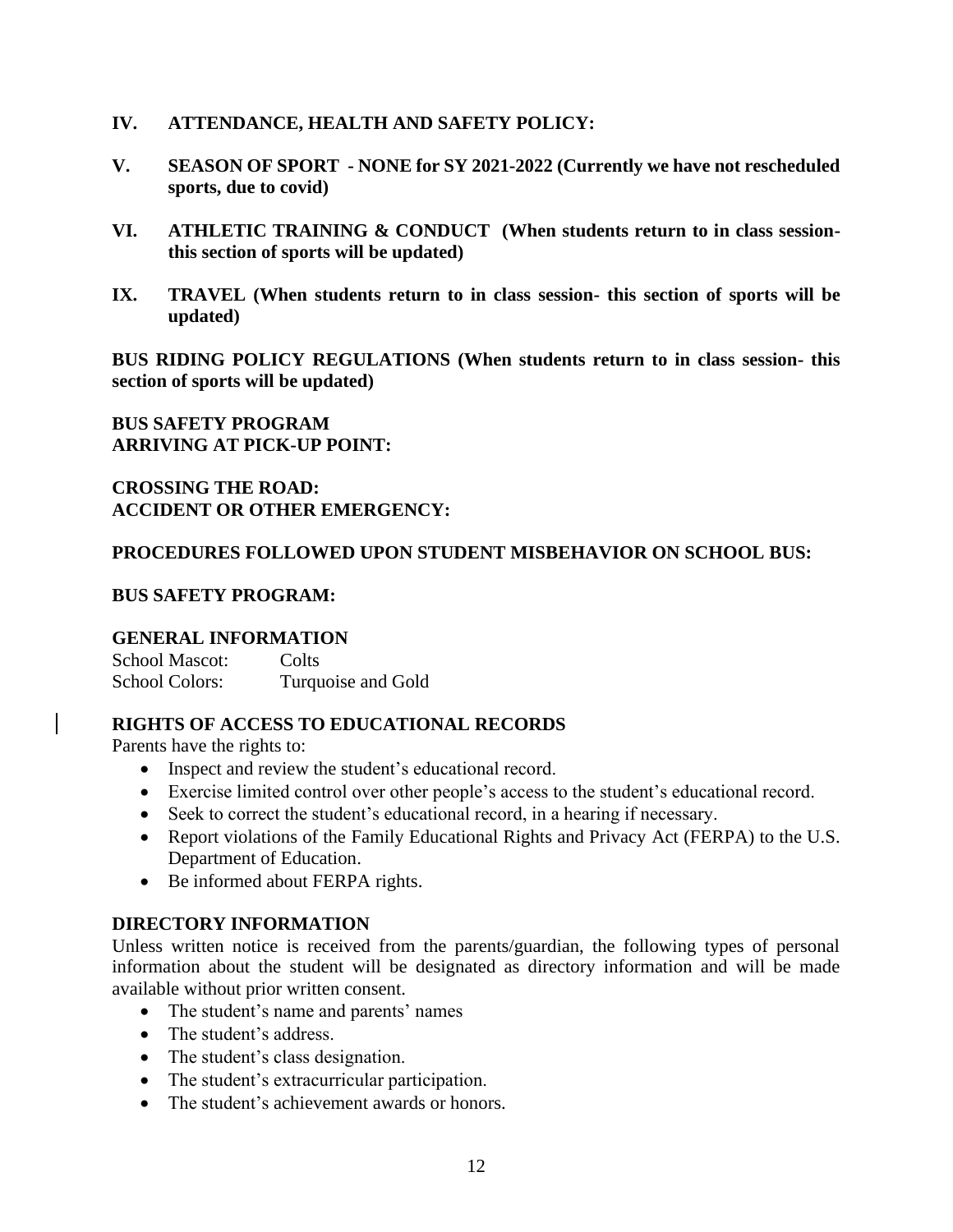• The school or district the student attended before enrollment at **Little Singer Community School K-6.**

**SCHOOL SEARCH AND SCHOOL PROPERTY: (When students return to in class session- this section of sports will be updated)**

#### **CARS AND PARKING LOT:**

Employees and visitors will park only in the designated areas. Only authorized vehicles and buses are allowed in area behind the school campus and buildings. The school will not be responsible for theft or damages to any vehicles parked on the school premises. Loitering on the school campus is prohibited. School employees and visitors who violate the parking policies will be disciplined. Use of ATV or motorcycles are strictly prohibited. Violation of this policy will be reported to the local law enforcement.

#### **USE OF DRUG SNIFFING DOGS**

In order to protect the safety and welfare of the students as well as prevent the use and sale of illegal drugs at Little Singer Community School K-6, the administration, in cooperation with various law enforcement agencies, may have drug-sniffing dogs on campus to check desks, lockers, backpacks, personal items and vehicles.

#### **CARE OF SCHOOL PROPERTY BY STUDENTS:**

Each student is expected to take pride in the physical appearance of the school. Teachers and students should be observant at all times to prevent damage and destruction of school property. Any marking or marring of school property should be reported to the office at once.

No student shall damage or deface any property belonging to the school. The types of discipline that may be imposed for damage(s) to school property by student depend upon the circumstances. Students may be subject to discipline for willful damage or destruction to school property.

If any minors engage in conduct that results in damage to school property, the school may institute formal charges for the purpose of having the court order the minors, or their parents, to make full or partial restitution to the school in accordance with the law.

#### **VALUABLES AT SCHOOL:**

#### **SEXUAL HARASSMENT:**

For more information, check into (equalrights.org), online.

All individuals associated with this school, including, but not necessarily limited to, the Governing Board, the administration, the staff and students are expected to conduct themselves at all times so as to provide an atmosphere free from sexual harassment. Sexual harassment includes unwelcome sexual advances, requests for sexual favors, and other verbal or physical conduct of a sexual nature when made by a member of the school staff to a student or to another staff member, or when made by a student to another student. Sexual harassment may include, but is not limited to:

• Suggestive or obscene letters, notes, invitations, derogatory comments, slurs, jokes, epithets, assault, touching, impeding, or blocking movement, leering, gestures, or display of sexually suggestive objects, pictures or cartoons.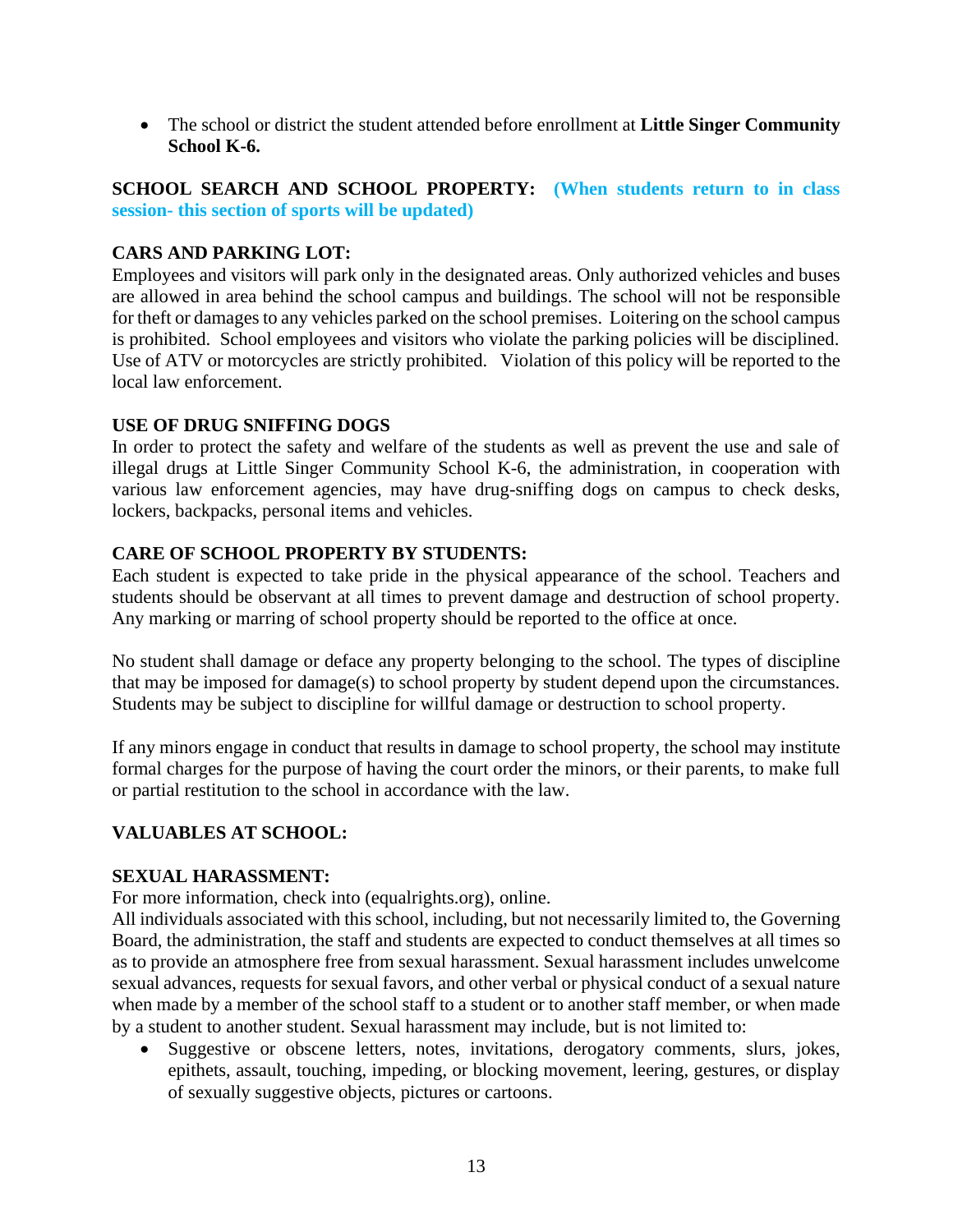- Continuing to express sexual interest after being informed that the interest is unwelcome. (Reciprocal attraction between peers is not considered sexual harassment).
- Implying or actual withholding grades earned or deserved and using it as a threat.
- Coercive sexual behavior to control, influence, or affect the educational opportunities, grades, and or learning environment of a student.
- Anyone who is subject to sexual harassment, or who knows of the occurrence of such conduct, should inform the principal.

A substantiated charge against a student in the school shall subject that student to disciplinary action which may include suspension or expulsion.

**MEDICATION AT SCHOOL: (When students return to in class session- this section of sports will be updated)**

### **MEDIA CENTER:**

Newspapers and other reading materials are available in the classroom. Internet access is available to students in the computer lab.

**STUDENT DRESS CODE:** *(When students return to in class session- this section of sports will be updated)*

**GENERAL:** *(When students return to in class session- this section of sports will be updated)*

**TOP (SHIRTS, BLOUSES, DRESS-UP):**

**SHOES:**

**PANTS and BOTTOMS:**

**HEADWEAR:.**

**SUNGLASSES:**

**MISCELLANEOUS:**

**CONSEQUENCES:**

**MEDICAL /HEALTH NEEDS:** 

#### **PUBLIC CONCERNS AND COMPLAINTS:**

If a member of the community has a complaint, the following procedures are intended to assist in its resolution. Proper chain of command shall be followed:

If the matter relates to a student and it is appropriate, talk with the student's teacher. (You should call the school office at (928) 686-6108 to leave a message or to arrange an appointment with the teacher.) At no time will the teacher and compliant meet in the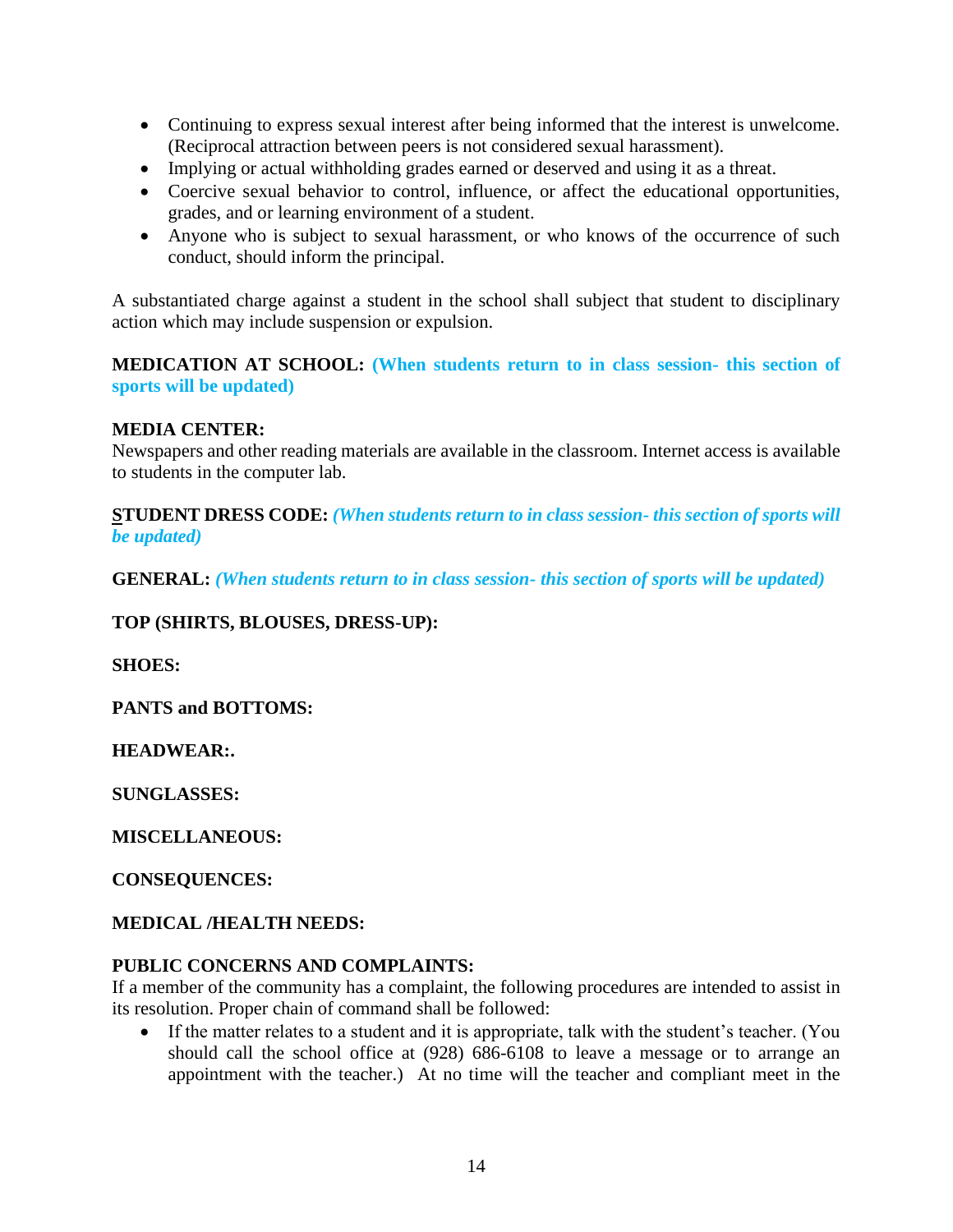classroom to discuss the student(s). If the matter remains unresolved, talk with the Principal.

- If resolution of the problem cannot be accomplished at the building level, either party may refer the matter to the Governing Board for review.
- When the complaint is made directly to the Board as a whole or to a Board member as an individual, it will be referred to the principal for study and resolution, if possible.
- The Board as a whole or individually will not consider or act on complaints that have not been explored at the administration level.
- Matters referred to the Board as a whole must be in writing, should clearly identify the problem, and should specifically state the desired action.

#### **SUPPORT GROUPS:**

Support groups are available to any student on a voluntary, self-referral basis. These groups are set up for students to help students with personal school and/or family problems(s). These groups are set up through the counselor's office.

#### **HEALTH/ACCIDENT INSURANCE:**

Some of the children of the school employees have health insurance coverage. Make sure that Indian Health Service and Contract Service paperwork are completed for your child to have health coverage. Students who are involved in extracurricular activities need to have health coverage.

#### **COUNSELING SERVICES:**

Contract counseling service is available for all students. He/She will be available to discuss school, home or social concerns or any area that might affect school performance. Students wishing to go see the counselor should contact the teacher first, before going to the office. As a parent, you are encouraged to contact the counselor if you have a concern about your child and you believe the school can assist you. If they are unable to help you, the counselor may be able to direct you to a resource that can.

#### **STUDENT VISITORS:**

#### **DISCIPLINE GUIDELINES:**

All school rules and policies are in effect during school hours while the student is on school property or at any school function. Rules and policies are also in effect while students are traveling on school transportation or on trips.

#### **CONDUCT ON SCHOOL CAMPUS:**

**LOITERING ON SCHOOL CAMPUS: (When students return to in class session- this section of sports will be updated)**

#### **DISRUPTIVE CONDUCT**

Students or parents shall not engage in conduct that disrupts operations of the school. Such misconduct includes:

• Obstructing Operations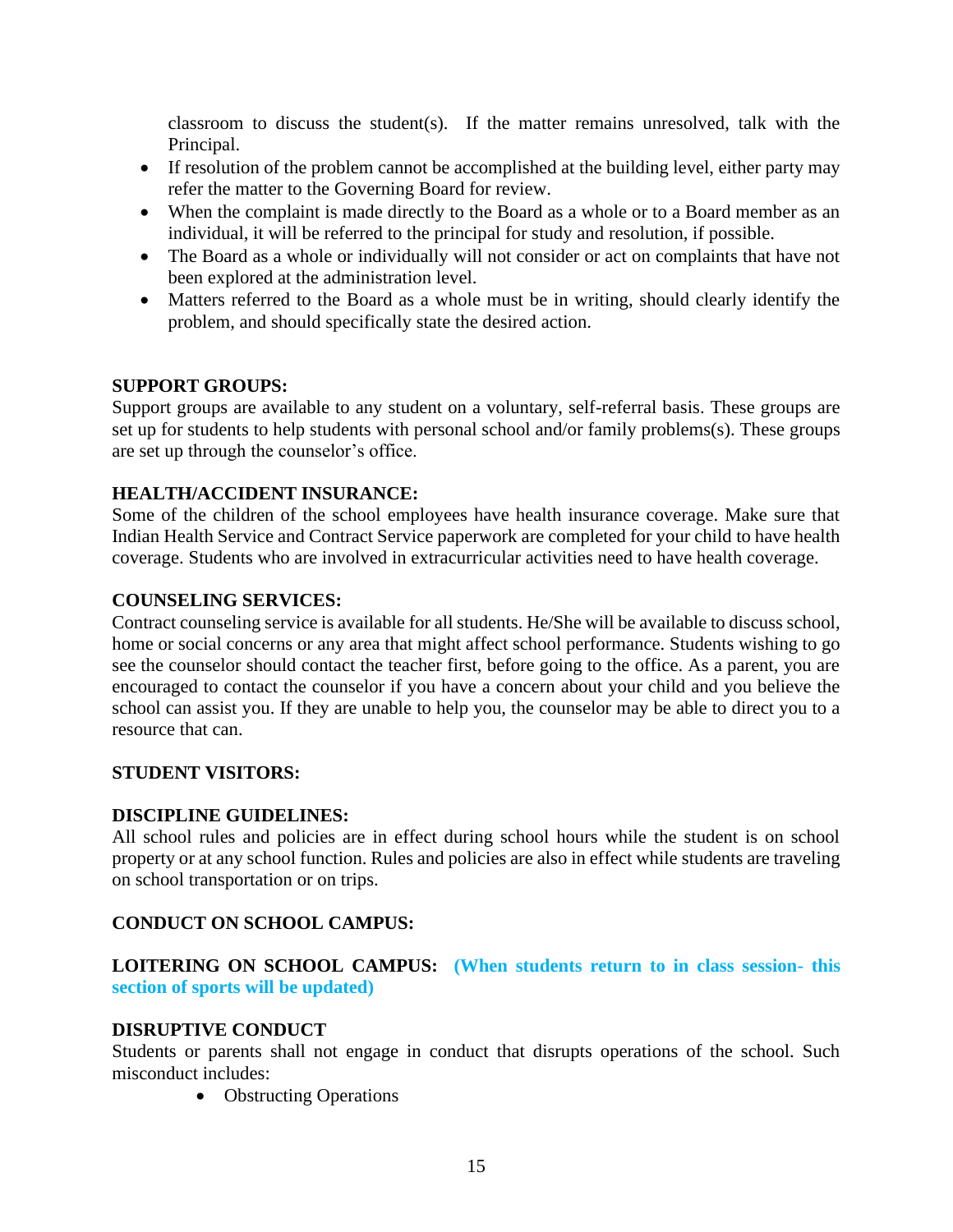- Unlawful Assembly
- Riot
- Interference with the peaceful conduct of the educational institution.

## **INTERFERENCE WITH DISCIPLINARY AND ADMINISTRATIVE PROCEEDINGS:**

Students or parents shall not interfere with any disciplinary or administrative proceedings including:

- Influencing a witness
- Tampering with a witness
- Tampering with physical evidence
- Obstructing an Investigation

## **DISHONESTY / CHEATING / FORGERY**

Students and parents shall be honest and truthful with members of the school community and shall not engage in actions such as cheating and forgery. Misconduct includes the following or attempts to engage in the following:

- Falsification of written and oral statements
- Forgery
- Obtaining signature by deception
- Tampering with school records
- Plagiarism copying someone else's work.
- Unauthorized possession or knowingly of testing materials.
- Submission of work or answers of another as one's own work.

## **ATTEMPTING TO ENGAGE IN MISCONDUCT OR ASSISTING OTHERS IN MISCONDUCT.**

Students and parents shall encourage and support proper behavior. Violations of this policy will result in disciplinary action.

### **DEFAMATION**

Students and parents shall not engage in harming another person in their reputation through libel or slander. This includes the spreading of rumors verbally as well as in written word.

## **MISUSE OF COMPUTER OR INTERNET RESOURCES:**

After having appropriate training, students and staff at Little Singer Community School K-6 is granted access to the school computer network and internet services. They are to follow the agreed upon guidelines for network/internet use and not engage in activities that are prohibited. These include "hacking" into the schools or other computer systems world-wide, bringing in unapproved software or accessing forbidden topics on the internet. Penalties may include loss of computer privileges through suspension or expulsion.

## **FIGHTING:**

Fighting is a socially unacceptable manner with which to resolve conflicts. In addition to school discipline, school security will be notified and students found to be responsible for fighting may also be charged with disturbing the peace, disorderly conduct and/or disrupting the orderly operation of a school.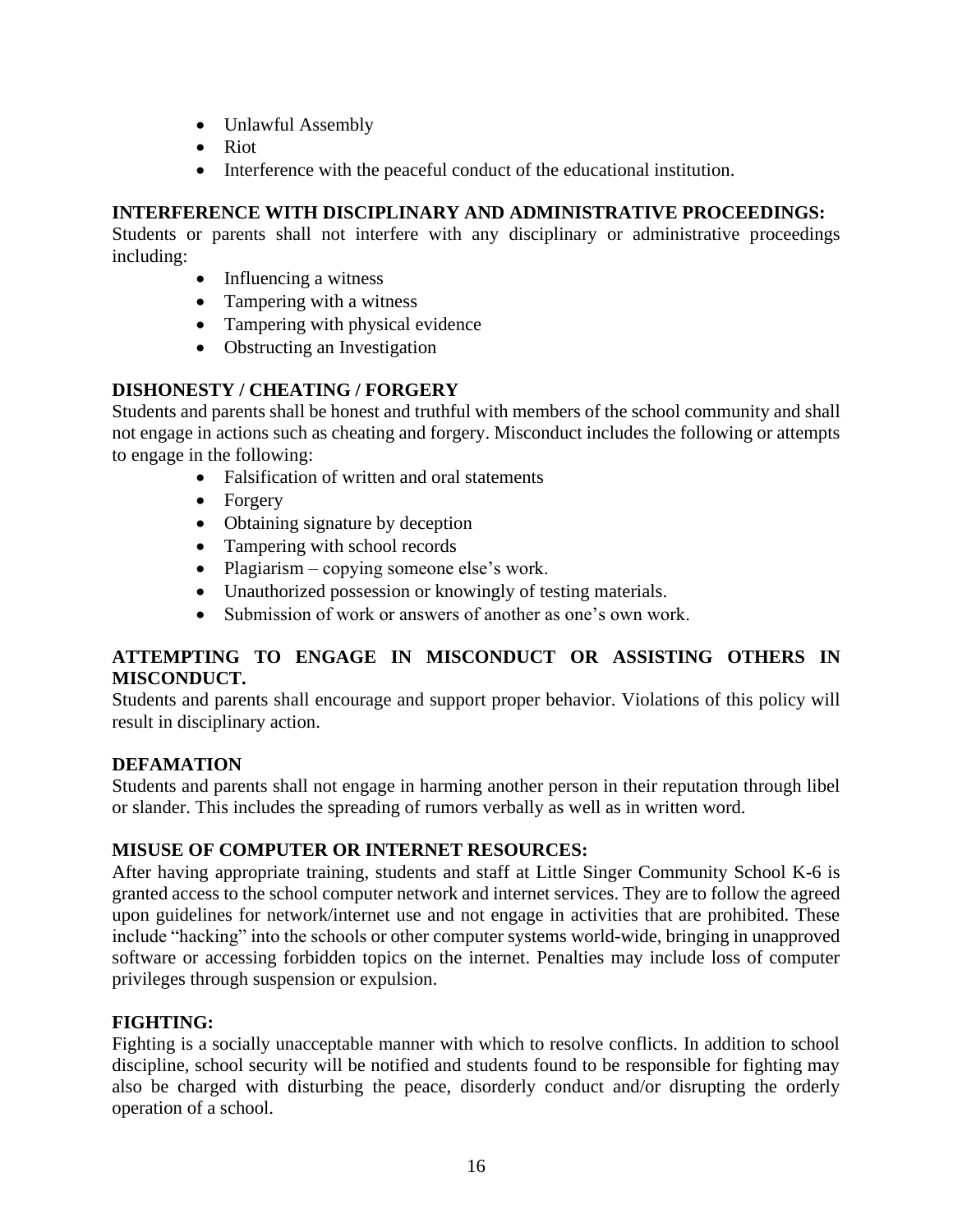## **TOBACCO**

Students and parents are not permitted to use tobacco in any form on the school campus or at a school function. Smoking or possession of tobacco on school property is prohibited. The following are also prohibited:

- Possession, distribution and sale of a vapor-releasing substance containing a toxic substance; regulation of sale.
- Possession, distribution, use or sale of marijuana, dangerous drugs, narcotic drugs, or alcohol on school grounds or near school or at school activities.
- Possession, distribution, use or sale of look-alike marijuana, dangerous drugs, narcotic drugs or alcohol on school grounds, near school or at school activities.
- Distribution of any of the above substances will be prohibited.

## **GANG INVOLVEMENT:**

Gang involvement is defined as gang dress, writings or actions that are deemed related to gangs by the school administration. This involvement will lead to confiscated of gang items and/or disciplinary actions, including suspension or expulsion and referral to law enforcement.

## **WEAPONS/DANGEROUS ITEMS AND ENDANGERING THE HEALTH AND SAFETY OF OTHERS:**

Firearms, knives, weapons, fireworks, chemical substances such as mercury or other possessions reasonably determined to be a threat to the safety or security of others shall be seized by school authorities. Any student found to be in possession of an illegal item will be subject to discipline.

## **DEVICES THAT MAY CAUSE DISRUPTION:**

All electronic devises that may disrupt the educational process are not to be brought to school. Further, the school is not responsible if they are lost or stolen.

## **FOOD AND BEVERAGES IN CLASS:**

All food and beverages will be within the guidelines of the school's wellness plan.

## **VANDALISM AND PROPERTY DAMAGE:**

#### . **GAMBLING:**

Gambling is not permitted. This includes any betting involving the use of cards, dice or any other games of chance where money will exchange hands. This applies to students, staff and parents, on campus.

## **THREATS/THREATENING BEHAVIOR:**

Any student who, with the intent to terrify, cause physical injury or serious damage to property, or intimidates another person by word or conduct is guilty of a criminal violation.

These behaviors are prohibited. Threatening to commit any of the following:

- Physical injury to a student or school employee
- Damage to any educational institution or its property
- Damage to the property of school employee or student attending the school.

The school will report threat violation to law enforcement and students making threats may be considered for expulsion.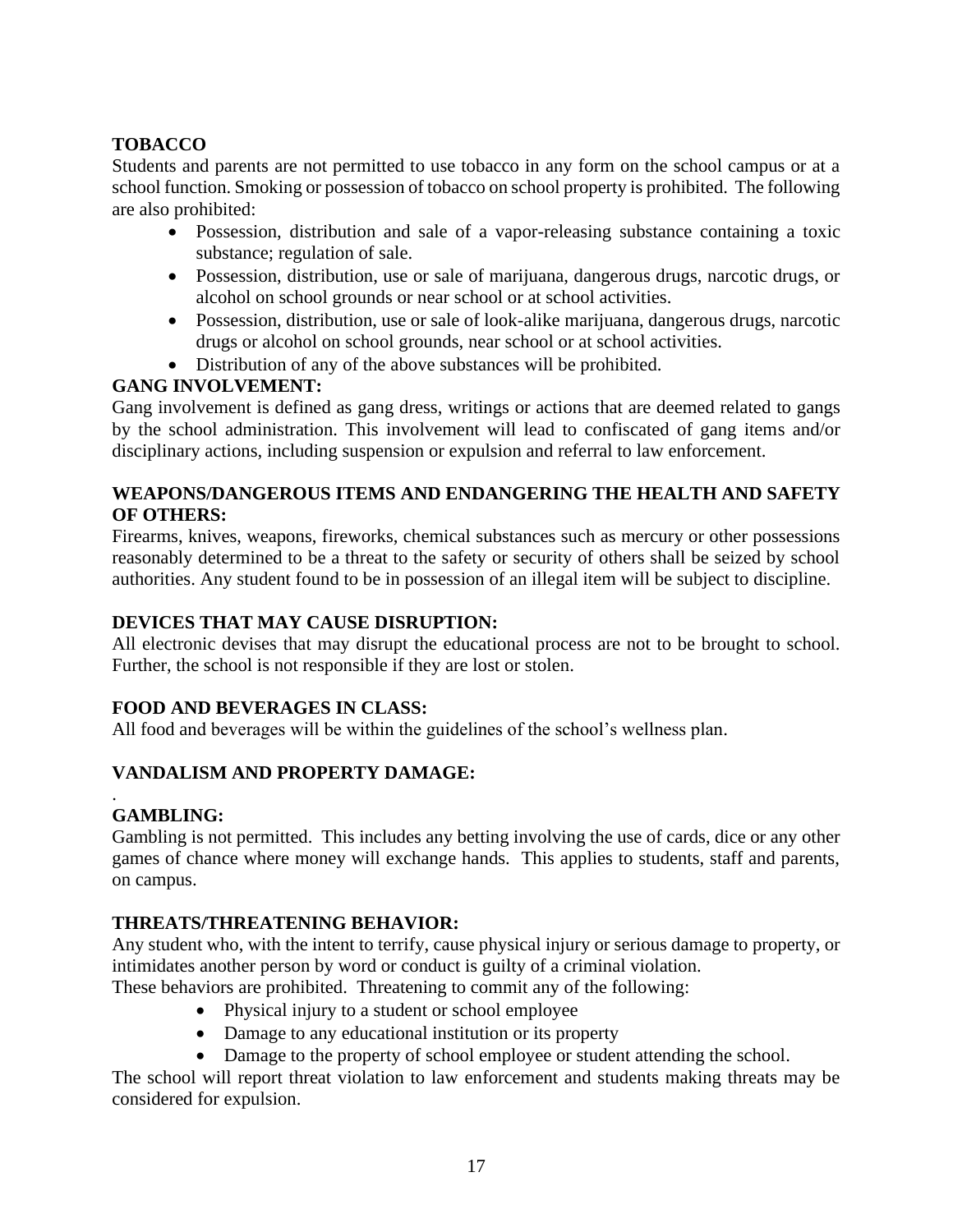#### **UNAUTHORIZED ENTRY OR ACCESS:**

Students shall not engage in unauthorized, duplication or possession of keys to Little Singer Community School K-6 buildings. Unauthorized access or entry by electronic means into school property or program is also against policy. Students or parents engaging in those behaviors are subject to Little Singer Community School K-6 disciplinary action as well as referral to appropriate law enforcement agencies.

#### **SEXUAL CONDUCT:**

No sexual conduct of any nature is permitted at any time during school or on school campus property. In addition, Little Singer Community School K-6 discipline, violators shall be referred to law enforcement agencies.

#### **OFFENSES AND CONSEQUENCES GUIDE**:

- The school's discipline has an alternative peacemaking plan that students can participate in.
- In severe offenses, which the misconduct results in especially serious or grievous consequences, or posed a substantial risk into the school community one or more of the steps in the Offense and Consequences Guide may be skipped.
- Occasions of prior misconduct where a student has previously received discipline can be considered in subsequent student disciplinary proceedings to justify additional disciplinary consequences where it is established that:
	- 1. The student has not benefited from prior and usually less severe disciplinary interventions, or
	- 2. The student is engaging in continued disruptive or disorderly behavior.
- Suspensions of 1-3 days may be done in-house if the administration deems it to be in the best interest of the school and the student.

#### **TRUANCY:**

**FIGHTING /THEFT/ DESTRUCTION OF SCHOOL OR STUDENT PROPERTY (police ASSAULT ON STUDENT (POLICE REFERRAL) ASSAULT ON STAFF MEMBERS: (Police Referral)**

#### **INTIMIDATION /BULLYING/ HARASSMENT OF STUDENTS**

#### **VERBAL ABUSE / HARASSMENT OF STAFF**

### **DISRUPTING THE EDUCATIONAL PROCESS (Uncooperative, disruptive, unprepared, dress code, etc.) USE OF POSSESSION OF TOBACCO PRODUCTS**

**USE/POSSESSION/UNDER THE INFLUENCE OF DRUGS/ALCOHOL (Police notification for each occurrences) SALE OR INTENT TO SELL DRUGS (police notification)**